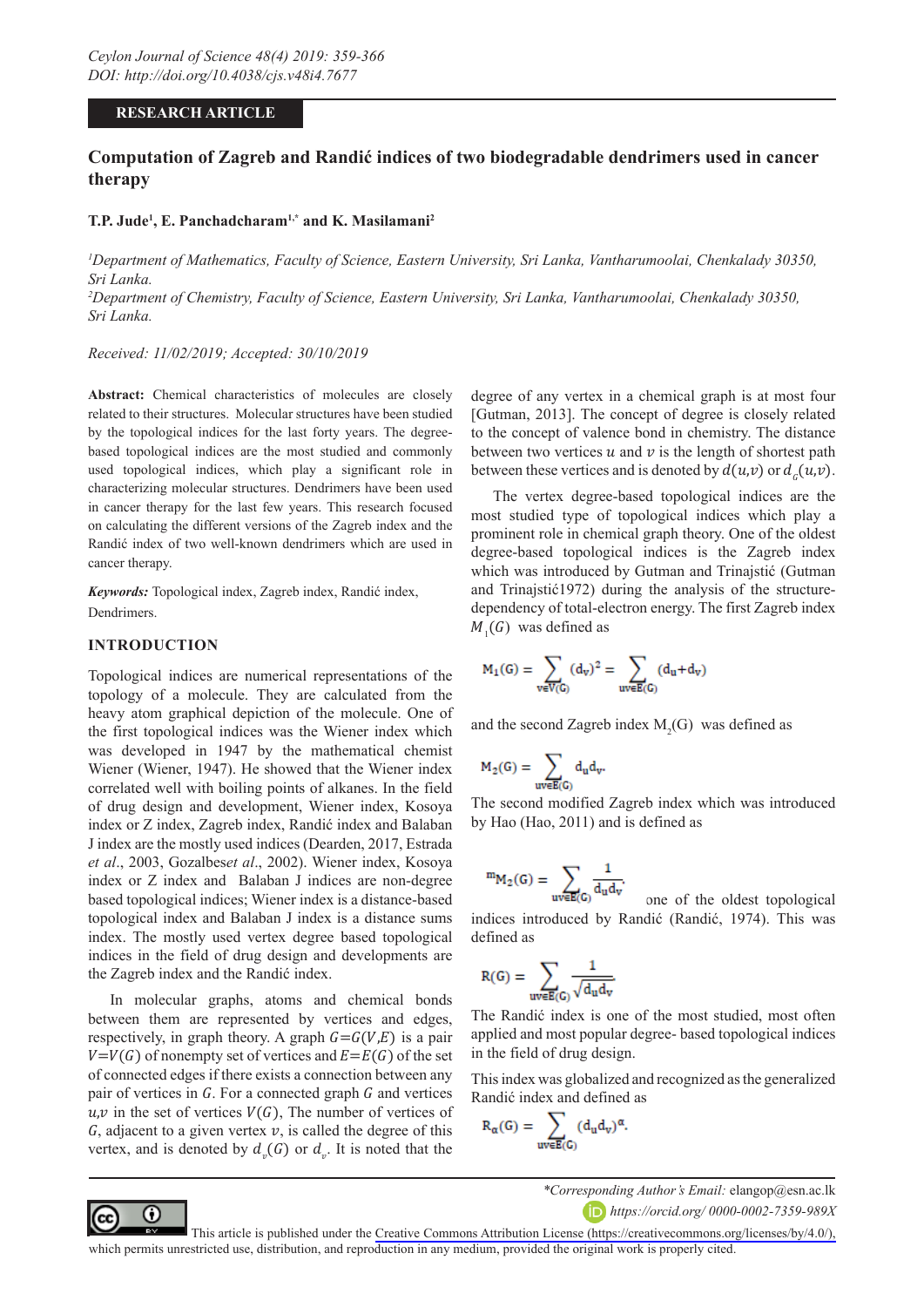where  $\alpha$  is an arbitrary real number (Li and Shi, 2008). When  $\alpha = -1/2$ , the above generalized Randić index becomes the (original) Randić index.

The reciprocal Randić index is defined as

$$
RR(G)=\sum_{uv\in E(G)}\sqrt{d_u d_v}.
$$

It is, of course, a special case of the earlier much examined generalized Randić index when  $\alpha=1/2$ . The invariant RR seems to be first encountered in a paper by Favaron, Mah'eo, and Sacl'e (Favaronet al., 1993).

The reduced second Zagreb index is defined as

$$
RM_2(G) = \sum_{uv \in E(G)} (d_u - 1)(d_v - 1).
$$

The reduced reciprocal Randić index is defined as

$$
RRR(G) = \sum_{uv \in E(G)} \sqrt{(d_u - 1)(d_v - 1)}.
$$

Even though the reciprocal Randić index, the reduced second Zagreb index and the reduced second Zagreb index appeared in the literature earlier, they were presented again by Gutman (Gutman *et al*., 2014) by establishing the correlating abilities with respect to thechemical and physical properties of chemical compounds especially with alkanes.

Development of anticancer therapeutic agents is of tremendous interest and importance for many researchers over many decades. Biodegradable nanopolymers are used as potential drug delivery systems, especially for cancer therapy. Among the biodegradable nanopolymers, dendrimers are one of the promising structures which could be used in cancer therapy (Kesharwani *et al.* 2016). Dendrimers are nano-sized macromolecules with a particular architecture (Luo *et al*., 2015.). The characteristic architecture of dendrimers provides a welldefined branched structure with a globular shape which renders large number of surface groups that could be used as active sites for many biological applications, especially in cancer therapy (Kesharwani *et al*., 2012).

There are various types of dendrimers used in cancer therapy and therefore, many studies have been focused on the development of new techniques to synthesize different types of dendrimers. Properties of materials depend on their molecular structure and applications of materials are based on their properties. Therefore, the characterization of materials is important to use them in various applications. Topological indices are the numerical graph invariants that quantitatively characterize the molecular structure and therefore, topological index can be considered as the transformation of a chemical structure in to a real number. Hence, molecular descriptors are playing a significant role in characterizing dendrimeric molecules which are used in various applications. Therefore, this study focused on determining the different versions of the Zagreb index and the Randić index for two types of dendrimers which are used in cancer therapy.

# **METHODOLOGY**

The structures of the dendrimers were observed and using the methodologies in the chemical graph theory, the edge partitions were calculated. The n<sup>th</sup> growth of the dendrimers was identified by chemical theories and using these, the edge partitions were calculated for their nth growth. Finally, the Zagreb and Randić indices were calculated by respective formulas.

#### **RESULTS AND DISCUSSION**

In this paper, we considered two biodegradable dendrimers, namely (1) a fourth-generation poly(amidoamine) dendrimer (Figure 1) and (2), a dendrimer based on glycerol and succinic acid (Figure 2), and both are used for cancer therapy. The edge partitions of these dendrimers are constructed by the methods used in the work of Kang [Kang *et al.,* 2018] and Aslam [Aslam *et al.,* 2017].

By observing the structure, we inferred four partitions of the edge set which are:

$$
E_1(G) = \{e = uveE(G): d_u = 1 \text{ and } d_v = 2\}
$$
  
\n
$$
E_2(G) = \{e = uveE(G): d_u = 1 \text{ and } d_v = 3\}
$$
  
\n
$$
E_3(G) = \{e = uveE(G): d_u = d_v = 2\}
$$
  
\n
$$
E_4(G) = \{e = uveE(G): d_u = 2 \text{ and } d_v = 3\}
$$

and

$$
|E_1(G)| = 2^{n+1}, |E_2(G)| = 4 \times 2^n - 4,
$$
  

$$
|E_3(G)| = 12 \times 2^n - 11, |E_4(G)| = 14 \times 2^n - 14.
$$

where  $n$  is the steps of growth of the dendrimers.

#### **Theorem 1.**

Let G be the Schematic representation of thefourthgeneration poly (amidoamine) dendrimer. Then the first Zagreb index  $M_1(G)$ , the second Zagreb index  $M_2(G)$ , the second modified Zagreb index  $^{m}M_{2}(G)$  and the reduced second Zagreb index  $RM<sub>2</sub>(G)$  for G are

- 1.  $M_1(G) = 140 \times 2^n 130$ .
- 2.  $M_2(G) = 148 \times 2^n 140$ .

3. 
$$
{}^m M_2(G) = \frac{23}{3} \times 2^n - \frac{77}{12}
$$

4.  $RM_2(G) = 40 \times 2^n - 39$ .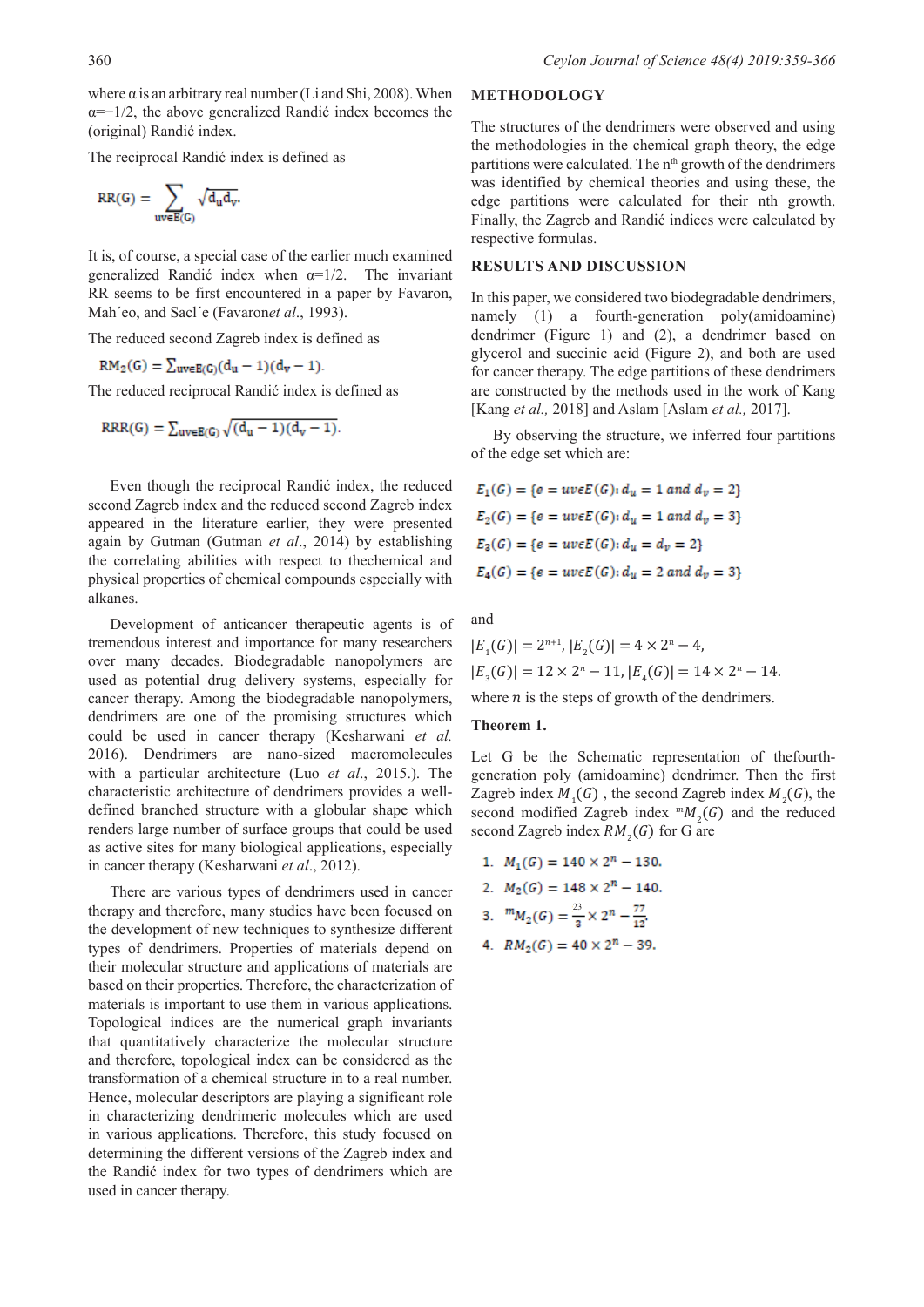

**Figure 1:** Molecular structure of fourth-generation poly(amidoamine) dendrimer (Kesharwani *et al.*, 2015).

# **Proof:**

Using this edge partition of the Schematic representation of a fourth-generation poly (amidoamine) dendrimer and by the formulas of different versions of the Zagreb indices, we get

1. 
$$
M_1(G) = \sum_{uv \in E(G)} (d_u + d_v)
$$
  
\n
$$
= \sum_{uv \in E_1(G)} (d_u + d_v) + \sum_{uv \in E_2(G)} (d_u + d_v) + \sum_{uv \in E_3(G)} (d_u + d_v) + \sum_{uv \in E_4(G)} (d_u + d_v)
$$
\n
$$
= |E_1(G)| (1+2) + |E_2(G)| (1+3) + |E_3(G)| (2+2) + |E_4(G)| (2+3)
$$
\n
$$
= 2^{n+1} \times 3 + (4 \times 2^n - 4) \times 4 + (12 \times 2^n - 11) \times 4 + (14 \times 2^n - 14) \times 5
$$
\n
$$
= 140 \times 2^n - 130.
$$
\n2.  $M_2(G) = \sum_{uv \in E(G)} (d_u \times d_v)$   
\n
$$
= \sum_{uv \in E_1(G)} (d_u \times d_v) + \sum_{uv \in E_2(G)} (d_u \times d_v) + \sum_{uv \in E_3(G)} (d_u \times d_v) + \sum_{uv \in E_4(G)} (d_u \times d_v)
$$
\n
$$
= |E_1(G)| (1 \times 2) + |E_2(G)| (1 \times 3) + |E_3(G)| (2 \times 2) + |E_4(G)| (2 \times 3)
$$
\n
$$
= 2^{n+1} \times 2 + (4 \times 2^n - 4) \times 3 + (12 \times 2^n - 11) \times 4 + (14 \times 2^n - 14) \times 6
$$
\n
$$
= 148 \times 2^n - 140.
$$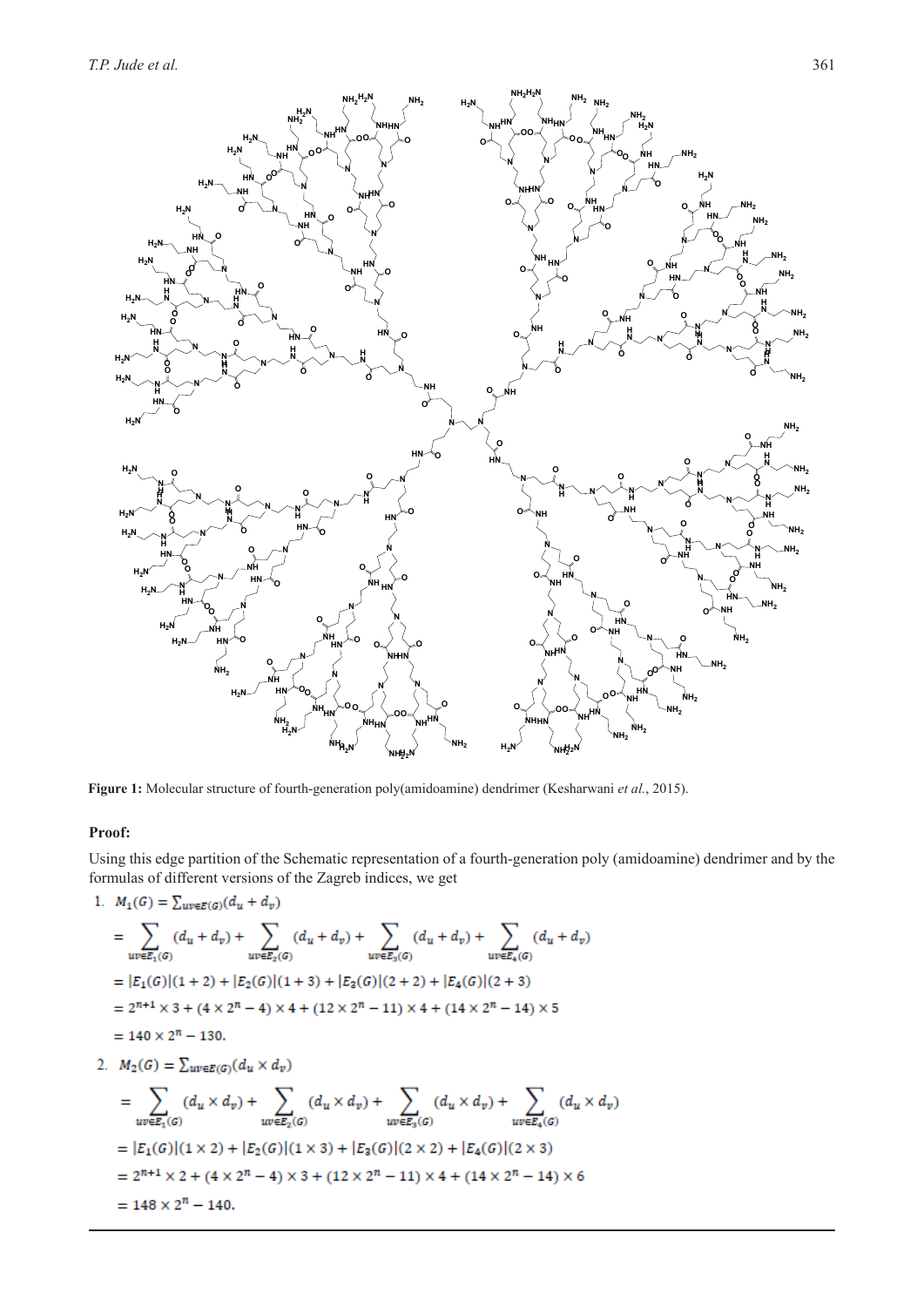3. 
$$
{}^{m}M_{2}(G) = \sum_{uv \in E(G)} \frac{1}{d_{u}d_{v}} + \sum_{uv \in E_{2}(G)} \frac{1}{d_{u}d_{v}} + \sum_{uv \in E_{3}(G)} \frac{1}{d_{u}d_{v}} + \sum_{uv \in E_{4}(G)} \frac{1}{d_{u}d_{v}} + \sum_{uv \in E_{4}(G)} \frac{1}{d_{u}d_{v}}
$$
  
\n
$$
= |E_{1}(G)| \frac{1}{1 \times 2} + |E_{2}(G)| \frac{1}{1 \times 3} + |E_{3}(G)| \frac{1}{2 \times 2} + |E_{4}(G)| \frac{1}{2 \times 3}
$$
  
\n
$$
= 2^{n+1} \times \frac{1}{2} + (4 \times 2^{n} - 4) \times \frac{1}{3} + (12 \times 2^{n} - 11) \times \frac{1}{4} + (14 \times 2^{n} - 14) \times \frac{1}{6}
$$
  
\n
$$
= \frac{23}{3} \times 2^{n} - \frac{77}{12}.
$$

4.  $RM_2(G) = \sum_{u,v \in E(G)} (d_u - 1)(d_v - 1)$ 

$$
= \sum_{uv \in E_1(G)} (d_u - 1)(d_v - 1) + \sum_{uv \in E_2(G)} (d_u - 1)(d_v - 1)
$$
  
+ 
$$
\sum_{uv \in E_3(G)} (d_u - 1)(d_v - 1) + \sum_{uv \in E_4(G)} (d_u - 1)(d_v - 1)
$$
  
= 
$$
|E_1(G)|(1 - 1)(2 - 1) + |E_2(G)|(1 - 1)(3 - 1) + |E_3(G)|(2 - 1)(2 - 1)
$$
  
+ 
$$
|E_4(G)|(2 - 1)(3 - 1)
$$
  
= 
$$
2^{n+1} \times 0 + (4 \times 2^n - 4) \times 0 + (12 \times 2^n - 11) + (14 \times 2^n - 14) \times 2
$$
  
= 
$$
(40 \times 2^n - 39).
$$

### **Theorem 2**

Let be the Schematic representation of the fourth-generation poly(amidoamine) dendrimer. Then the Randić index  $R(G)$ , the reciprocal Randić index  $RR(G)$  and the reduced reciprocal Randić index  $RRR(G)$  for G are

1.  $R(G) = (\sqrt{2} + \frac{4}{\sqrt{6}} + \frac{14}{\sqrt{6}} + 6) \times 2^n - (\frac{4}{\sqrt{2}} + \frac{14}{\sqrt{6}} + \frac{11}{2}).$ 2.  $RR(G) = (2\sqrt{2} + 4\sqrt{3} + 14\sqrt{6} + 24)2^{n} - (16\sqrt{3} + 14\sqrt{6} + 22).$ 3.  $RRR(G) = (12 + 14\sqrt{2})2^{n} - (11 + 14\sqrt{2}).$ 

# **Proof**

 $\overline{\phantom{a}}$ 

Using this edge partition of the Schematic representation of the fourth-generation poly (amidoamine) dendrimer and by the formulas of different versions of the Randićindices, we get

1. 
$$
R(G) = \sum_{uv \in E(G)} \frac{1}{\sqrt{d_u d_v}} \\
= \sum_{uv \in E_1(G)} \frac{1}{\sqrt{d_u d_v}} + \sum_{uv \in E_2(G)} \frac{1}{\sqrt{d_u d_v}} + \sum_{uv \in E_3(G)} \frac{1}{\sqrt{d_u d_v}} + \sum_{uv \in E_4(G)} \frac{1}{\sqrt{d_u d_v}} \\
= |E_1(G)| \frac{1}{\sqrt{1 \times 2}} + |E_2(G)| \frac{1}{\sqrt{1 \times 3}} + |E_3(G)| \frac{1}{\sqrt{2 \times 2}} + |E_4(G)| \frac{1}{\sqrt{2 \times 3}} \\
= 2^{n+1} \times \frac{1}{\sqrt{2}} + (4 \times 2^n - 4) \times \frac{1}{\sqrt{3}} + (12 \times 2^n - 11) \frac{1}{2} + (14 \times 2^n - 14) \times \frac{1}{\sqrt{6}} \\
= \left(\sqrt{2} + \frac{4}{\sqrt{3}} + \frac{14}{\sqrt{6}} + 6\right) \times 2^n - \left(\frac{4}{\sqrt{3}} + \frac{14}{\sqrt{6}} + \frac{11}{2}\right).
$$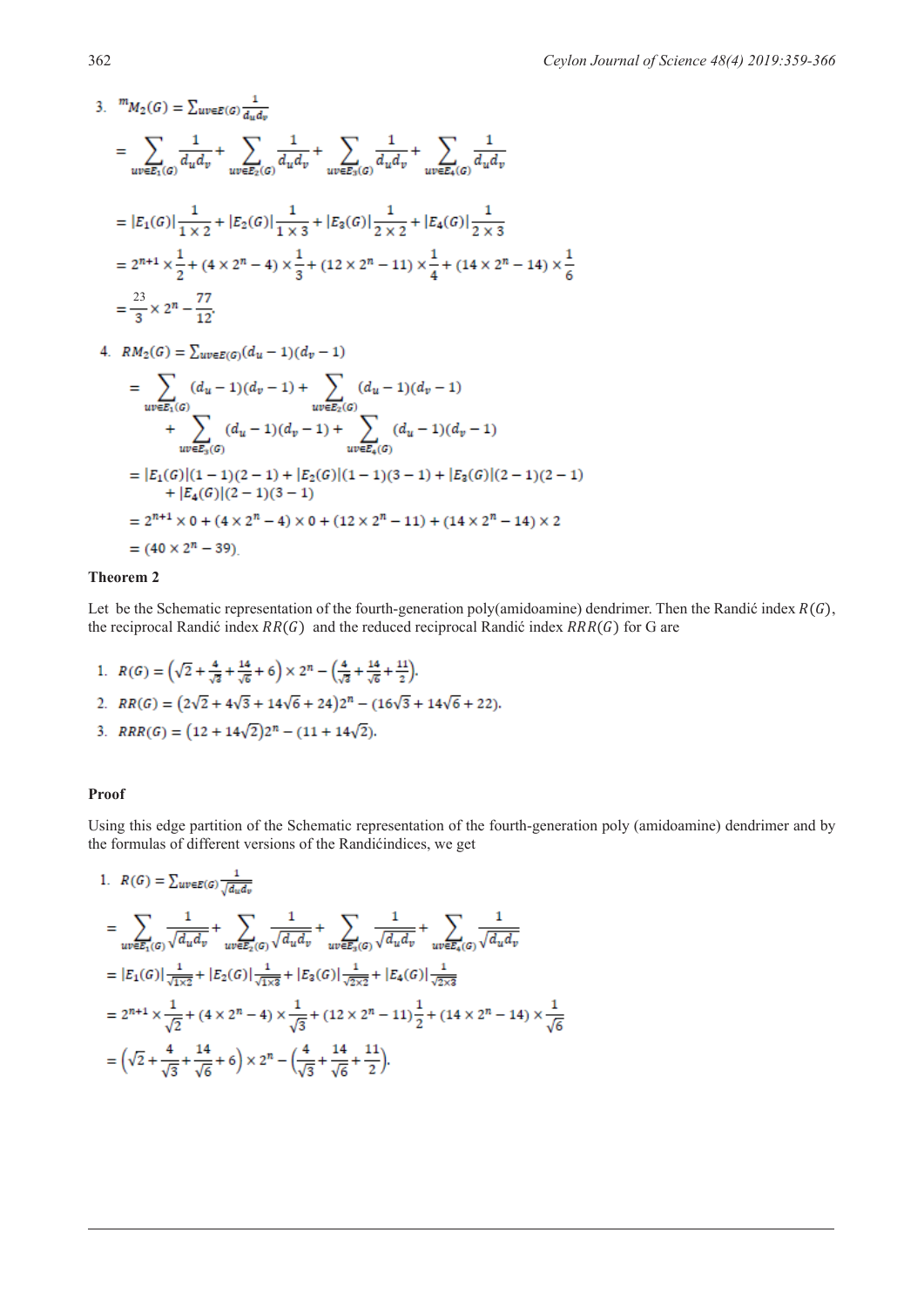2.  $RR(G) = \sum_{u v \in E(G)} \sqrt{d_u d_v}$ 

$$
= \sum_{uv \in E_1(G)} \sqrt{d_u d_v} + \sum_{uv \in E_2(G)} \sqrt{d_u d_v} + \sum_{uv \in E_3(G)} \sqrt{d_u d_v} + \sum_{uv \in E_4(G)} \sqrt{d_u d_v}
$$
  
=  $|E_1(G)|\sqrt{1 \times 2} + |E_2(G)|\sqrt{1 \times 3} + |E_3(G)|\sqrt{2 \times 2} + |E_4(G)|\sqrt{2 \times 3}$   
=  $2^{n+1} \times \sqrt{2} + (4 \times 2^n - 4) \times \sqrt{3} + (12 \times 2^n - 11) \times 2 + (14 \times 2^n - 14) \times \sqrt{6}$   
=  $(2\sqrt{2} + 4\sqrt{3} + 14\sqrt{6} + 24)2^n - (16\sqrt{3} + 14\sqrt{6} + 22).$ 

3. 
$$
RRR(G) = \sum_{uv \in E(G)} \sqrt{(d_u - 1)(d_v - 1)}
$$
  
\n
$$
= \sum_{uv \in E_1(G)} \sqrt{(d_u - 1)(d_v - 1)} + \sum_{uv \in E_2(G)} \sqrt{(d_u - 1)(d_v - 1)}
$$
  
\n
$$
+ \sum_{uv \in E_3(G)} \sqrt{(d_u - 1)(d_v - 1)} + \sum_{uv \in E_4(G)} \sqrt{(d_u - 1)(d_v - 1)}
$$
  
\n
$$
= |E_1(G)|\sqrt{(1 - 1)(2 - 1)} + |E_2(G)|\sqrt{(1 - 1)(3 - 1)} + |E_3(G)|\sqrt{(2 - 1)(2 - 1)}
$$
  
\n
$$
+ |E_4(G)|\sqrt{(2 - 1)(3 - 1)}
$$
  
\n
$$
= 2^{n+1} \times 0 + (4 \times 2^n - 4) \times 0 + (12 \times 2^n - 11) + (14 \times 2^n - 14) \times \sqrt{2}
$$
  
\n
$$
= (12 + 14\sqrt{2})2^n - (11 + 14\sqrt{2}).
$$

Now we consider the dendrimer based on glycerol and succinic acid. By observing the structure, we inferred three partitions of the edge set which are:

$$
E_1(G) = \{e = uveE(G): d_u = 1 \text{ and } d_v = 3\}
$$
  

$$
E_2(G) = \{e = uveE(G): d_u = d_v = 2\}
$$
  

$$
E_3(G) = \{e = uveE(G): d_u = 2 \text{ and } d_v = 3\}
$$

Also we have  $|E_1(G)| = 10 \times 2^n - 6$ ,  $|E_2(G)| = 8 \times 2^n - 7$ ,  $|E_3(G)| = 20 \times 2^n - 18$ , where *n* is the steps of growth of the dendrimers.

#### **Theorem 3**

Let G be the dendrimer based on glycerol and succinic acid. Then the first Zagreb index  $M_1(G)$ , the second Zagreb index  $M_2(G)$ , the second modified Zagreb index  ${}^m M_2(G)$  and the reduced second Zagreb index  $RM_2(G)$  for G are,

1. 
$$
M_1(G) = 172 \times 2^n - 142
$$
.  
\n2.  $M_2(G) = 182 \times 2^n - 154$ .  
\n3.  $M_2(G) = \frac{26}{3} \times 2^n - \frac{27}{4}$ .  
\n4.  $RM_2(G) = (48 \times 2^n - 43)$ .

#### **Proof**

Using this edge partition of the dendrimer based on glycerol and succinic acid and by the formulas of different versions of the Zagreb indices, we get

1. 
$$
M_1(G) = \sum_{uv \in E(G)} (d_u + d_v)
$$
  
\n
$$
= \sum_{uv \in E_1(G)} (d_u + d_v) + \sum_{uv \in E_2(G)} (d_u + d_v) + \sum_{uv \in E_3(G)} (d_u + d_v)
$$
\n
$$
= |E_1(G)|(1+3) + |E_2(G)|(2+2) + |E_3(G)|(2+3)
$$
\n
$$
= (10 \times 2^n - 6) \times 4 + (8 \times 2^n - 7) \times 4 + (20 \times 2^n - 18) \times 5
$$
\n
$$
= 172 \times 2^n - 142
$$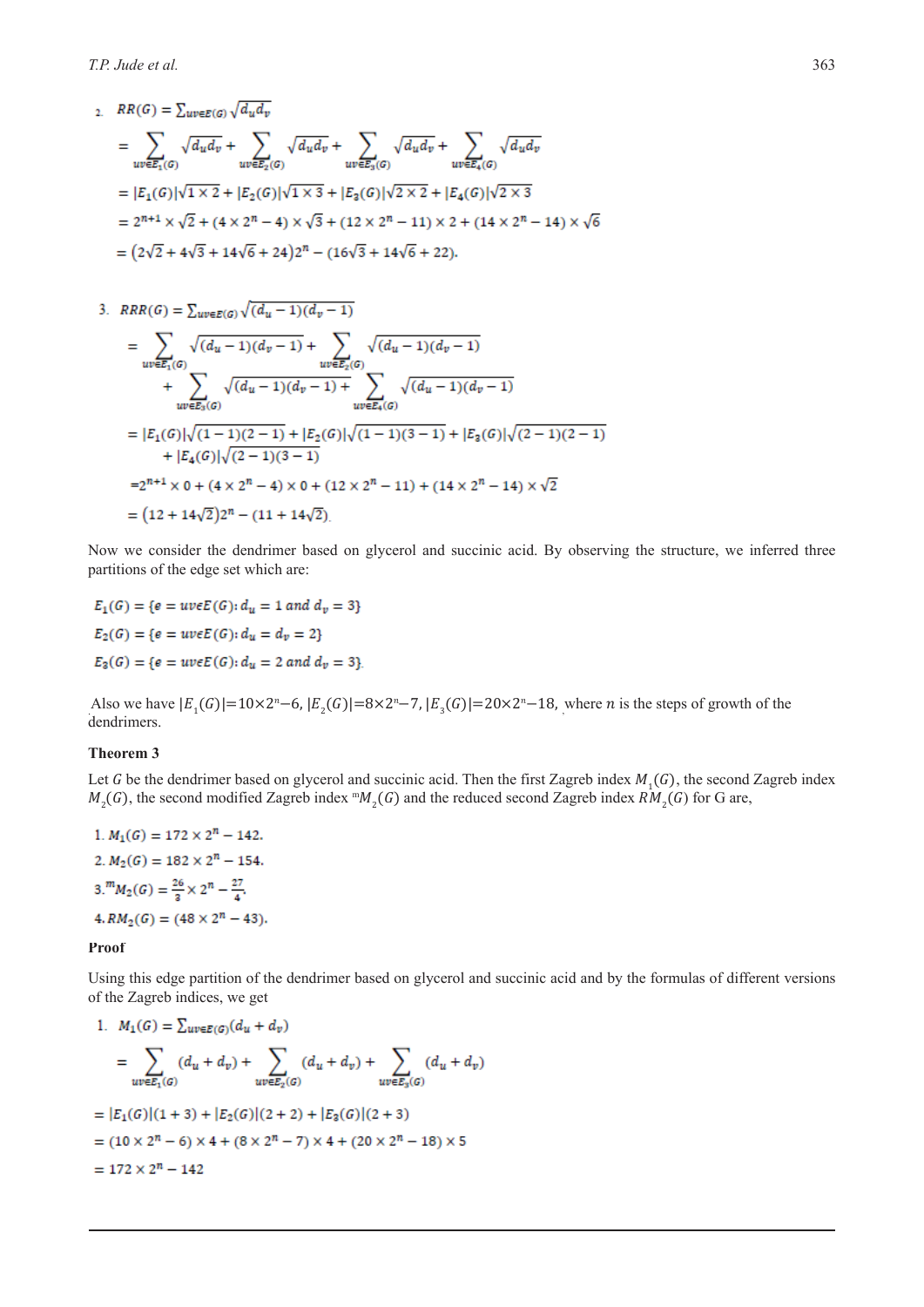

**Figure 2:** Molecular structure of dendrimer based on glycerol and succinic acid (Wolinsky *et al*., 2008).

2. 
$$
M_2(G) = \sum_{uv \in E(G)} (d_u \times d_v)
$$
  
\n
$$
= \sum_{uv \in E_1(G)} (d_u \times d_v) + \sum_{uv \in E_2(G)} (d_u \times d_v) + \sum_{uv \in E_3(G)} (d_u \times d_v)
$$
\n
$$
= |E_1(G)| (1 \times 3) + |E_2(G)| (2 \times 2) + |E_3(G)| (2 \times 3) +
$$
\n
$$
= (10 \times 2^n - 6) \times 3 + (8 \times 2^n - 7) \times 4 + (20 \times 2^n - 18) \times 6
$$
\n
$$
= 182 \times 2^n - 154
$$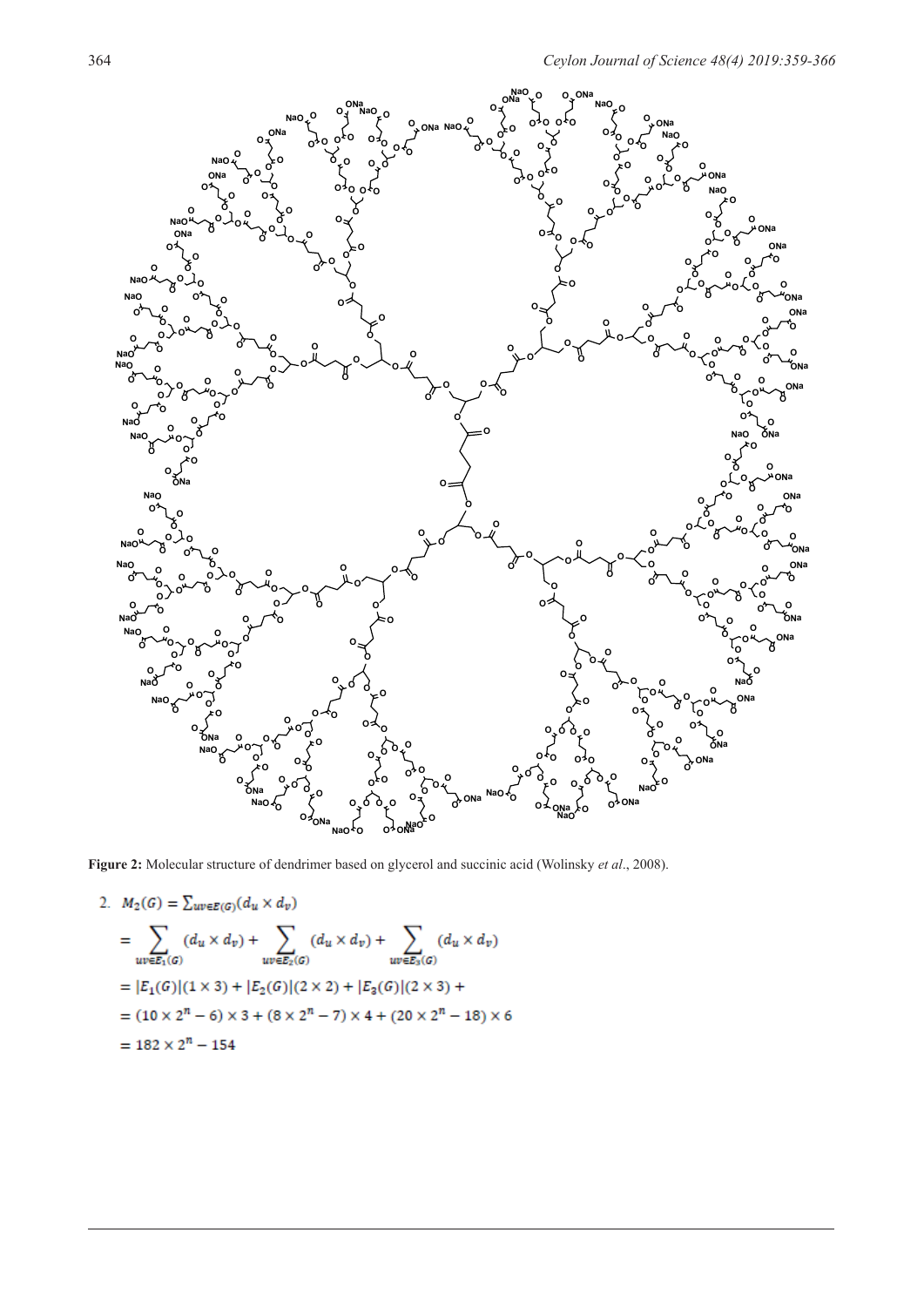3. 
$$
{}^{m}M_{2}(G) = \sum_{uv \in E(G)} \frac{1}{d_{u}d_{v}}
$$
  
\n
$$
= \sum_{uv \in E_{1}(G)} \frac{1}{d_{u}d_{v}} + \sum_{uv \in E_{2}(G)} \frac{1}{d_{u}d_{v}} + \sum_{uv \in E_{3}(G)} \frac{1}{d_{u}d_{v}}
$$
  
\n
$$
= |E_{1}(G)| \frac{1}{1 \times 3} + |E_{2}(G)| \frac{1}{2 \times 2} + |E_{3}(G)| \frac{1}{2 \times 3}
$$
  
\n
$$
= (10 \times 2^{n} - 6) \times \frac{1}{3} + (8 \times 2^{n} - 7) \times \frac{1}{4} + (20 \times 2^{n} - 18) \times \frac{1}{6}
$$
  
\n
$$
= \frac{26}{3} \times 2^{n} - \frac{27}{4}
$$
  
\n4. 
$$
RM_{2}(G) = \sum_{uv \in E(G)} (d_{u} - 1)(d_{v} - 1)
$$
  
\n
$$
= \sum_{uv \in E_{1}(G)} (d_{u} - 1)(d_{v} - 1) + \sum_{uv \in E_{2}(G)} (d_{u} - 1)(d_{v} - 1)
$$
  
\n
$$
+ \sum_{uv \in E_{3}(G)} (d_{u} - 1)(d_{v} - 1)
$$
  
\n
$$
= |E_{1}(G)| (1 - 1)(3 - 1) + |E_{2}(G)| (2 - 1)(2 - 1) + |E_{3}(G)| (2 - 1)(3 - 1)
$$
  
\n
$$
= (10 \times 2^{n} - 7) \times 0 + (8 \times 2^{n} - 7) \times 1 + (20 \times 2^{n} - 18) \times 2
$$
  
\n
$$
= (48 \times 2^{n} - 43)
$$

# **Theorem 4**

Let G be the dendrimer based on glycerol and succinic acid. Then the Randić index  $R(G)$ , the reciprocal Randić index  $RR(G)$  and the reduced reciprocal Randić index  $RRR(G)$  for G are

4. 
$$
R(G) = \left(\frac{10}{\sqrt{3}} + \frac{20}{\sqrt{6}} + 4\right) \times 2^n - \left(\frac{6}{\sqrt{3}} + \frac{18}{\sqrt{6}} + \frac{7}{2}\right)
$$
  
\n5.  $RR(G) = \left(10\sqrt{3} + 20\sqrt{6} + 16\right)2^n - \left(6\sqrt{3} + 18\sqrt{6} + 14\right)$   
\n6.  $RRR(G) = \left(8 + 20\sqrt{2}\right)2^n - \left(7 + 18\sqrt{2}\right)$ 

#### **Proof**

Using this edge partition of the dendrimer based on glycerol and succinic acid and by the formulas of different versions of the Randić indices, we get

1. 
$$
R(G) = \sum_{uv \in E(G)} \frac{1}{\sqrt{d_u d_v}} + \sum_{uv \in E_2(G)} \frac{1}{\sqrt{d_u d_v}} + \sum_{uv \in E_3(G)} \frac{1}{\sqrt{d_u d_v}} = |E_1(G)| \frac{1}{\sqrt{1 \times 3}} + |E_2(G)| \frac{1}{\sqrt{2 \times 2}} + |E_3(G)| \frac{1}{\sqrt{2 \times 3}} = (10 \times 2^n - 6) \times \frac{1}{\sqrt{3}} + (8 \times 2^n - 7) \times \frac{1}{2} + (20 \times 2^n - 18) \frac{1}{\sqrt{6}} = \left(\frac{10}{\sqrt{3}} + \frac{20}{\sqrt{6}} + 4\right) \times 2^n - \left(\frac{6}{\sqrt{3}} + \frac{18}{\sqrt{6}} + \frac{7}{2}\right)
$$

2.  $RR(G) = \sum_{w \in E(G)} \sqrt{d_u d_v}$ 

$$
= \sum_{uv \in E_1(G)} \sqrt{d_u d_v} + \sum_{uv \in E_2(G)} \sqrt{d_u d_v} + \sum_{uv \in E_3(G)} \sqrt{d_u d_v}
$$
  
=  $|E_1(G)|\sqrt{1 \times 3} + |E_2(G)|\sqrt{2 \times 2} + |E_3(G)|\sqrt{2 \times 3}$   
=  $(10 \times 2^n - 6) \times \sqrt{3} + (8 \times 2^n - 7) \times 2 + (20 \times 2^n - 18)\sqrt{6}$   
=  $(10\sqrt{3} + 20\sqrt{6} + 16)2^n - (6\sqrt{3} + 18\sqrt{6} + 14)$